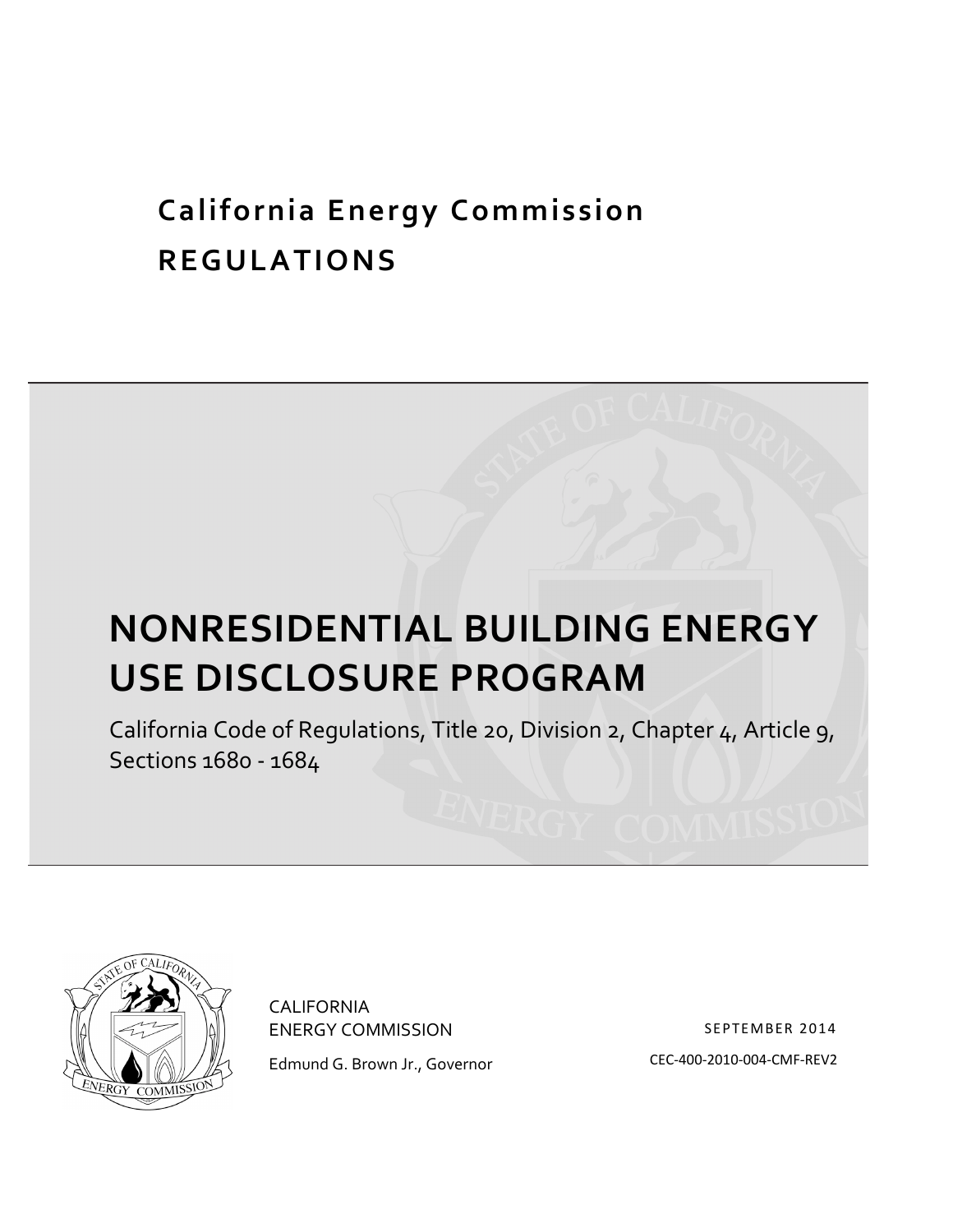### **CALIFORNIA ENERGY COMMISSION**

Daniel Johnson *Project Manager*

Abhilasha Wadhwa *Supervisor Existing Buildings Unit*

Consuelo Martinez *Manager Appliances and Existing Buildings Office*

Dave Ashuckian *Deputy Director Efficiency Division*

Robert Oglesby *Executive Director*

#### **DISCLAIMER**

Staff members of the California Energy Commission prepared this report. As such, it does not necessarily represent the views of the Energy Commission, its employees, or the State of California. The Energy Commission, the State of California, its employees, contractors, and subcontractors make no warrant, express or implied, and assume no legal liability for the information in this report; nor does any party represent that the uses of this information will not infringe upon privately owned rights. This report has not been approved or disapproved by the Energy Commission nor has the Energy Commission passed upon the accuracy or adequacy of the information in this report.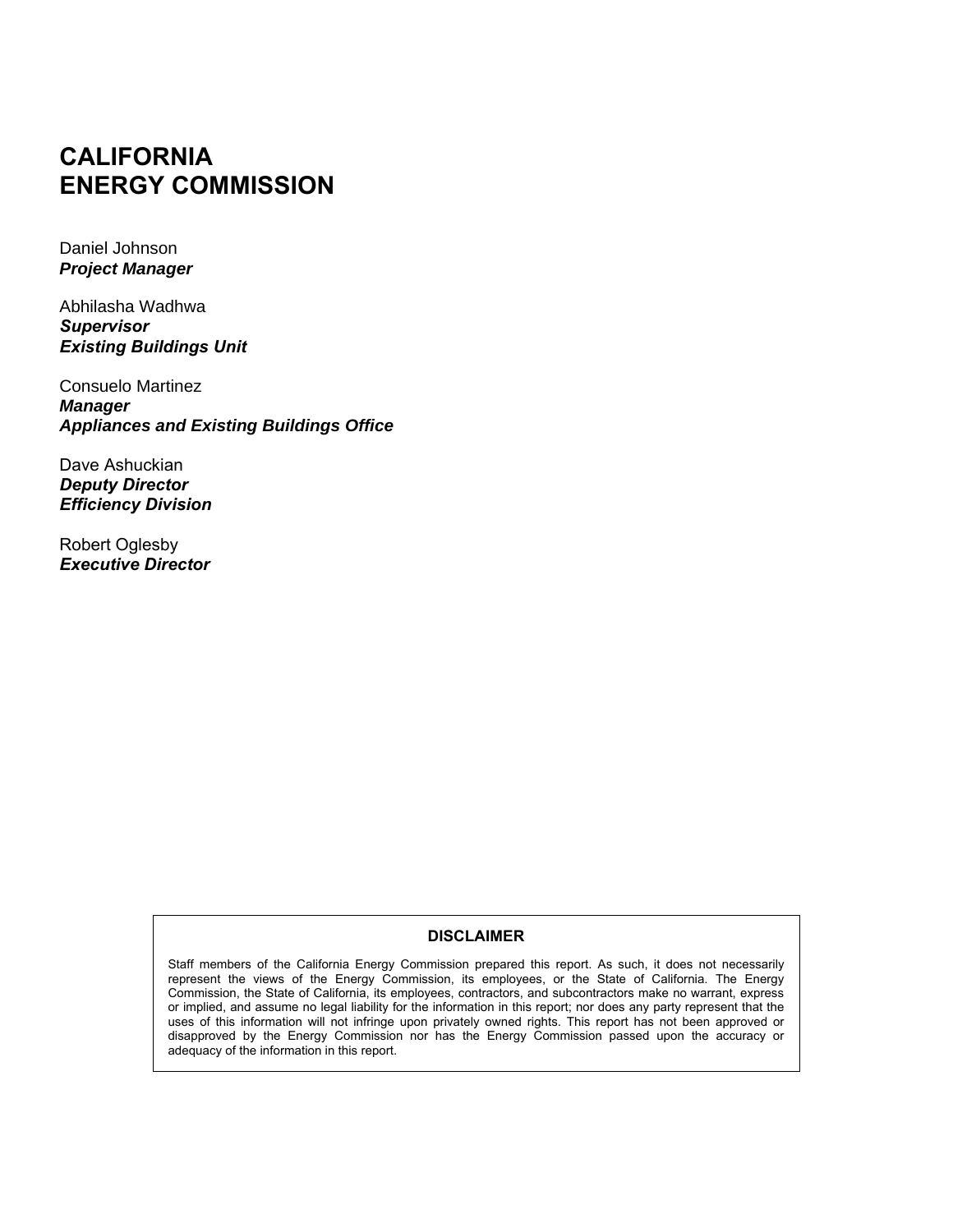#### **Nonresidential Building Energy Use Disclosure Program**

**California Code of Regulations Title 20. Public Utilities and Energy Division 2. State Energy Resources Conservation and Development Commission Chapter 4. Energy Conservation Article 9. Nonresidential Building Benchmarking and Disclosure Sections 1680-1684**

#### **September 2, 2014**

#### **Section 1680. Purpose**

This article implements procedures, pursuant to Public Resources Code Section 25402.10, for disclosing energy use data and ENERGY STAR® Scores for nonresidential buildings in California.

Note: Authority cited: Sections 25213, 25218(e), 25402.10, Public Resources Code. Reference: Section 25402.10, Public Resources Code.

#### **Section 1681. Definitions**

The following definitions apply to this article:

- (a) "Building Owner" means a person possessing title to a nonresidential building, or an agent authorized to act on behalf of a person possessing title.
- (b) "Data Verification Checklist" means a report generated by Portfolio Manager that summarizes a property's physical and operating characteristics.
- (c) "Energy Provider" means an entity providing sources of energy other than electricity or natural gas that are recognized by Portfolio Manager.
- (d) "ENERGY STAR® Score" means an energy efficiency measurement created by Portfolio Manager, represented on a scale from 1 to 100 and normalized for a building's characteristics, operations, and regional weather.
- (e) "Energy Use Data" means a record of kilowatt hours, therms, or any other measure of energy recognized by Portfolio Manager.
- (f) "Nonresidential Building" means a building of occupancy type  $A$ ,  $B$ ,  $E$ ,  $I$ -1,  $I$ -2,  $M$ ,  $R1$ ,  $S$ , or Type U parking garages, as defined in the California Building Code, Title 24, Section 302 et seq. (2007).
- (g) "Portfolio Manager" means the U.S. Environmental Protection Agency's ENERGY STAR® program online tool for managing building energy use data.
- (h) "Prospective buyer" means a person who has submitted a written offer to purchase a building.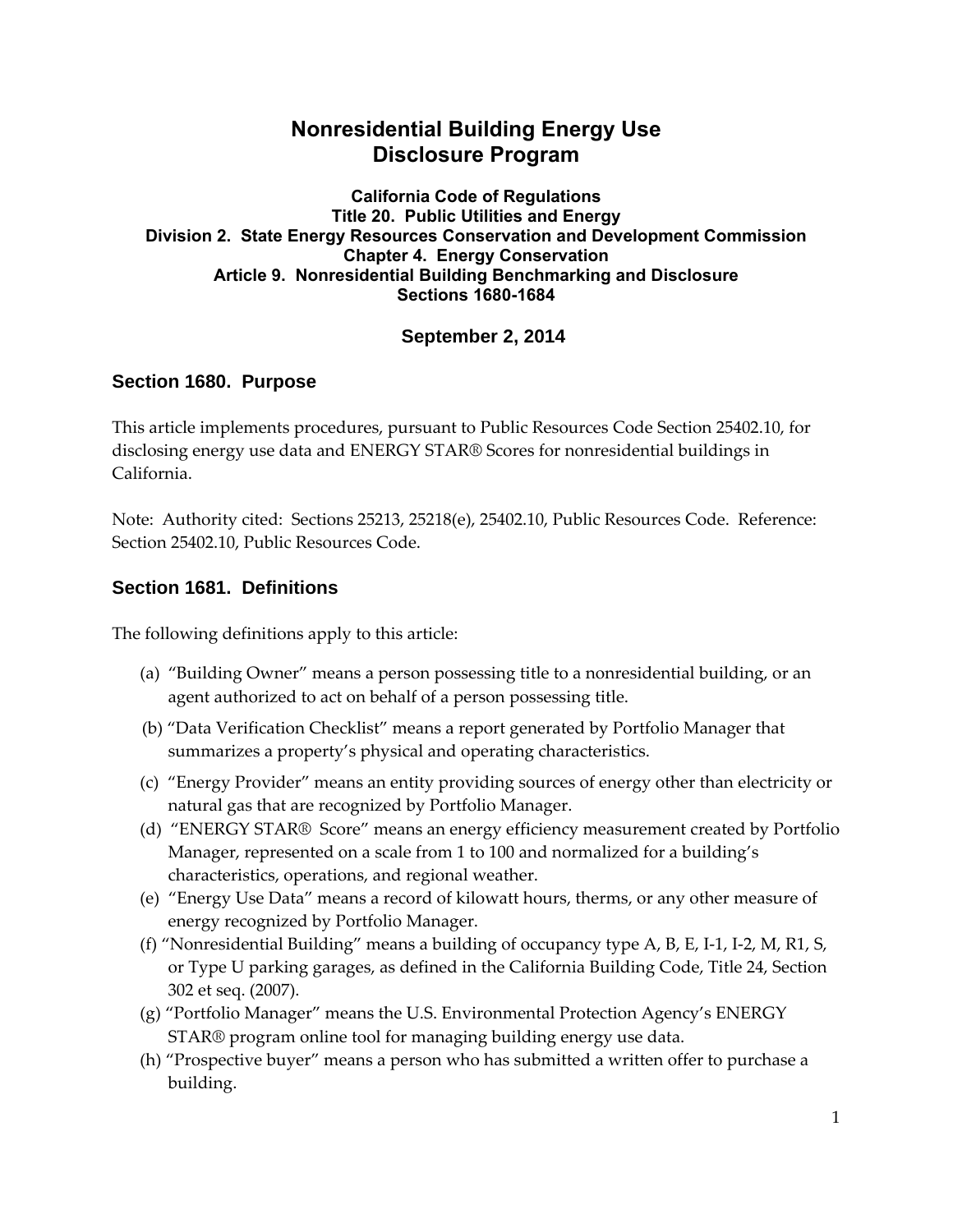- (i) "Prospective lessee" means a person who has submitted an application to lease an entire building.
- (j) "Prospective lender" means a person who has received an owner's application to finance an entire building.
- (k) "Utility" means an entity providing electricity or natural gas to a nonresidential building owner or tenant.

Note: Authority cited: Sections 25213, 25218 (e), 25402.10, Public Resources Code. Reference: Sections 25402.10, Public Resources Code.

#### **Section 1682. Schedule of Implementation**

A building owner shall comply with this article according to the following schedule:

- (a) On and after July 1, 2013, for a building with total gross floor area measuring more than 50,000 square feet.
- (b) On and after January 1, 2014, for a building with a total gross floor area measuring more than  $10,000$  square feet and up to  $50,000$  square feet.
- (c) On and after July 1, 2016, for a building with a total gross floor area measuring at least 5,000 square feet and up to 10,000 square feet.

Note: Authority cited: Sections 25213, 25218(e), 25402.10, Public Resources Code. Reference: Section 25402.10, Public Resources Code.

#### **Section 1683. Disclosures**

- (a) A building owner shall disclose the Data Verification Checklist for the building to:
	- (1) A prospective buyer of the building, no later than 24 hours prior to execution of the sales contract.
	- (2)  $\Delta$  prospective lessee of the entire building, no later than 24 hours prior to execution of the lease.
	- (3) A prospective lender financing the entire building, no later than submittal of the loan application.
- (b) Nothing in these regulations permits an owner to use tenant energy use data for purposes other than compliance with Public Resources Code, Section 25402.10.
- (c) A building owner may supplement the above disclosure with forms from other sources, such as the ASTM International (formerly known as the American Society for Testing and Materials) checklist E2797-11 (2011), the Standard Practice for Building Energy Performance Assessment for a Building Involved in a Real Estate Transaction.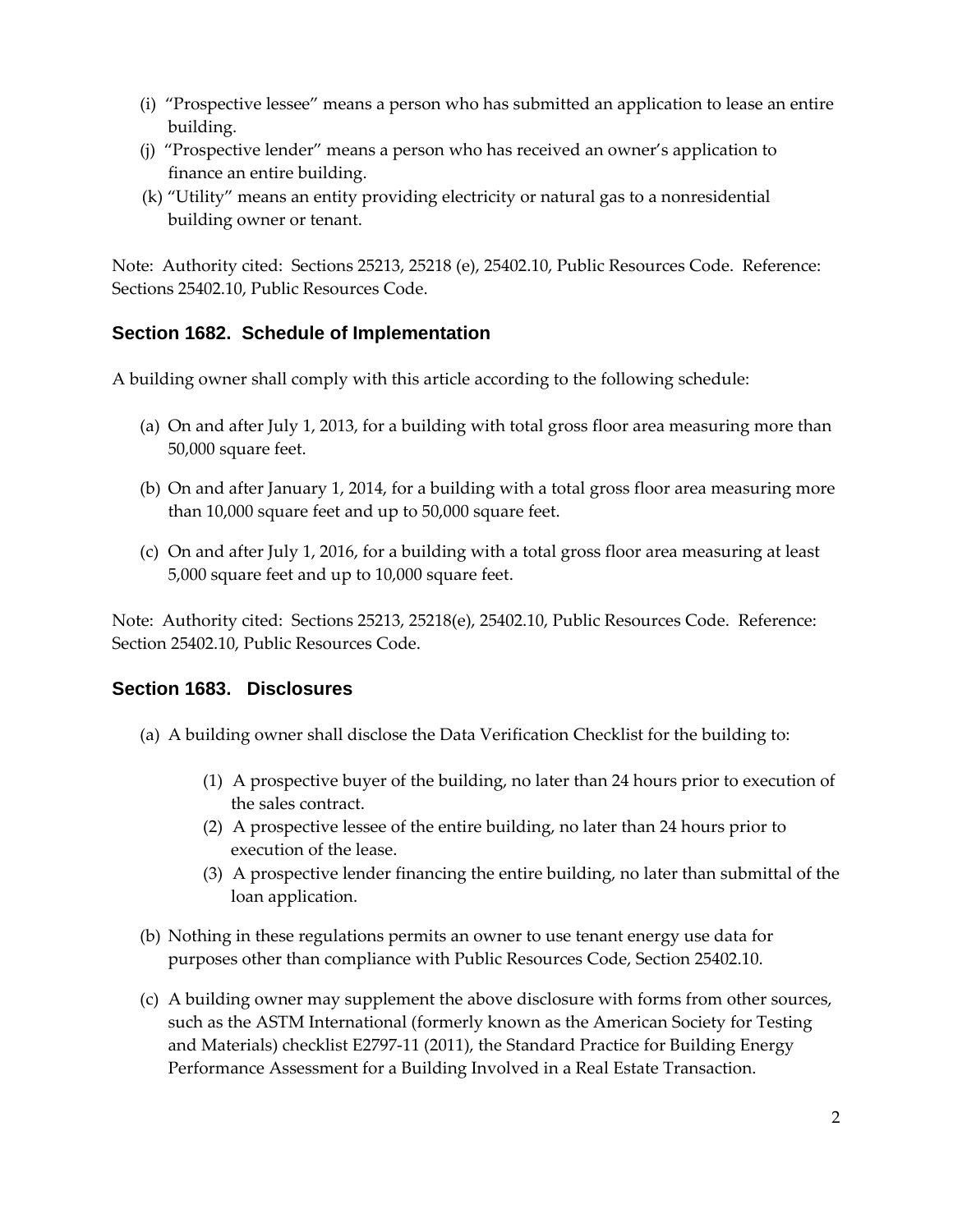Note: Authority cited: Sections 25213, 25218(e), 25402.10, Public Resources Code. Reference: Section 25402.10, Public Resources Code.

#### **Section 1684. Data Releases, Report**

- (a) At least 30 days before a disclosure is required by Section 1683, a building owner shall open an account or update an existing account for the same building on the EPA's ENERGY STAR® program Portfolio Manager website, and within the account:
	- (1) Provide the owner name and the owner e-mail address;
	- (2) Provide the building name, the building street address, city and ZIP code, and the year in which the building was constructed;
	- (3) Identify all sources of energy use data for the entire building, for at least the most recent 12 months;
	- (4) Provide space use characteristics as specified by Portfolio Manager for all space types in the entire building; and
	- (5) Request all utilities and energy providers serving the building to release energy use data for the entire building from at least the most recent 12 months for specified meters or accounts to the owner's Portfolio Manager Account; or, the owner may manually enter all energy use data for the entire building from at least the most recent 12 months to the owner's Portfolio Manager account.
- (b) As soon as practicable and no later than 30 days after receiving a request under subdivision (a) of this section, a utility or energy provider shall upload all energy use data for the entire building from at least the most recent 12 months for the specified meters or accounts to the building owner's Portfolio Manager Account. If a building has a utility or energy provider account for which the owner is not the customer of record, the utility or energy provider shall aggregate or use other means to reasonably protect the confidentiality of the customer. A utility or energy provider may verify a request or ask for clarification before releasing data.
- (c) After all utilities and energy providers serving a building have complied with subdivision (b) of this section, and before the disclosure required pursuant to Section 1683, the building owner shall generate the building's Data Verification Checklist from Portfolio Manager and electronically submit the Data Verification Checklist to the Energy Commission. The Data Verification Checklist shall expire 30 days after it is generated.
- (d) In the event that the Energy Commission accesses the data submitted pursuant to subdivision (c) of this Section, the Energy Commission shall treat the data as confidential consistent with state and federal laws.
- (e) If there is information missing from a disclosure, and if the owner has made a reasonable effort to ascertain the missing information, the owner may then use an